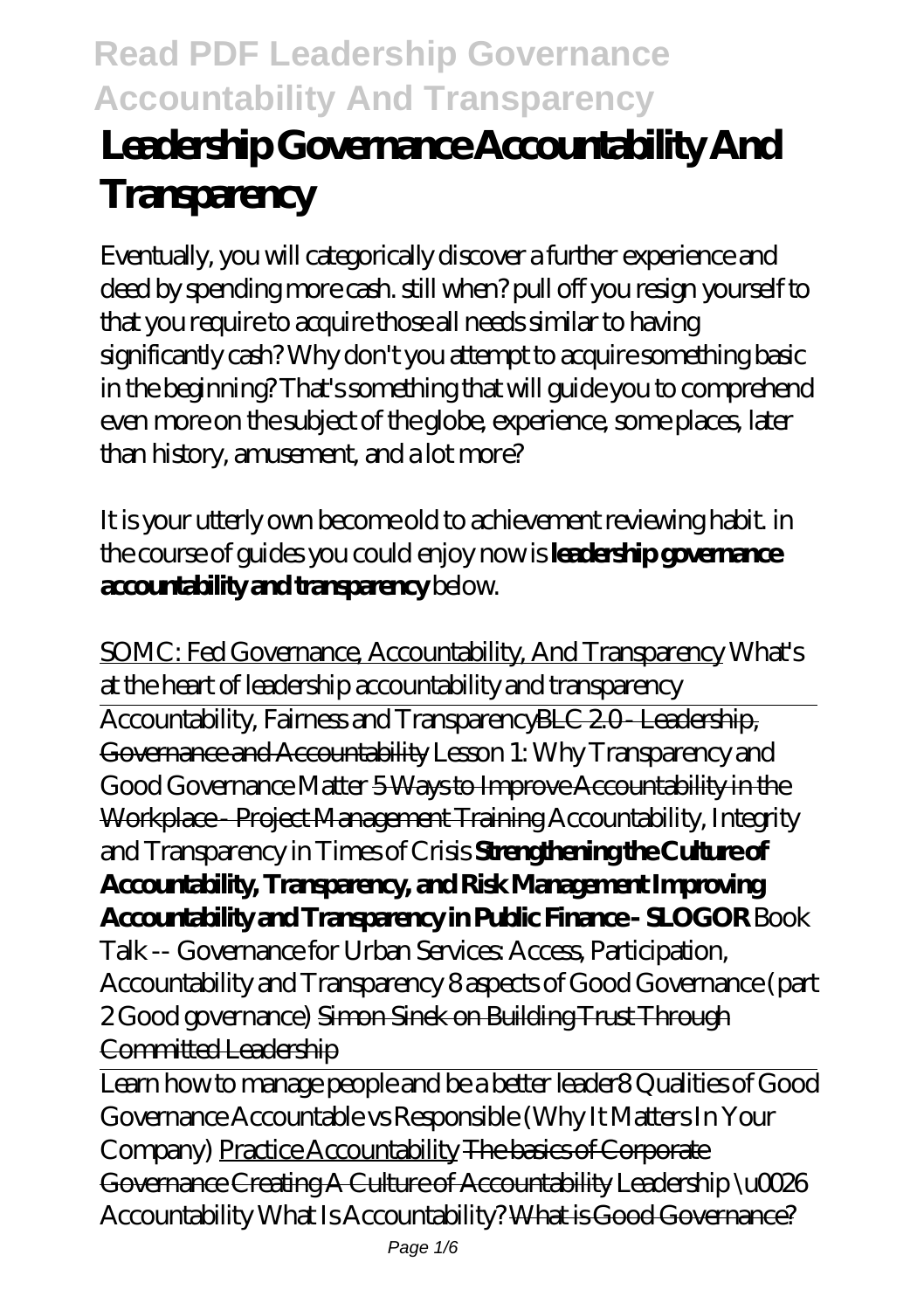Transparency and Accountability by Dr Samuel Oloruntoba Jacob Soll: Financial Accountability *Lessons of Bell: Governance Reform, Accountability \u0026 Transparency* Business Leadership:

Transparency is key to business leadership Panel: Transparency, Accountability, and Open Government *Corporate Governance Fundamentals: Transparency* Management Accountability Framework Assessment Process

Accountability \u0026 Transparency as tenets to good Governance Leadership Governance Accountability And Transparency leadership-governance-accountability-and-transparency 1/17 Downloaded from dev.horsensleksikon.dk on November 17, 2020 by guest [eBooks] Leadership Governance Accountability And Transparency When somebody should go to the books stores, search launch by shop, shelf by shelf, it is in point of fact problematic. This is why we provide

Leadership Governance Accountability And Transparency ... 2.3 Board leadership and transparency . The Board of the Appointee's leadership and approach to transparency and governance engenders trust in the Appointee and ensures accountability for their...

Board leadership, transparency and governance – principles Transparency and Accountability 13 "Good governance" requires a high degree of transparency and accountability in public and corporate processes. Participation is important for public services to be effective.

#### LEADERSHIP, GOVERNANCE, ACCOUNTABILITY, AND **TRANSPARENCY**

Driving good governance through accountability. In a risk averse, blame attributing society, accountability is often seen as a way of shifting responsibility. But it should be a process that helps businesses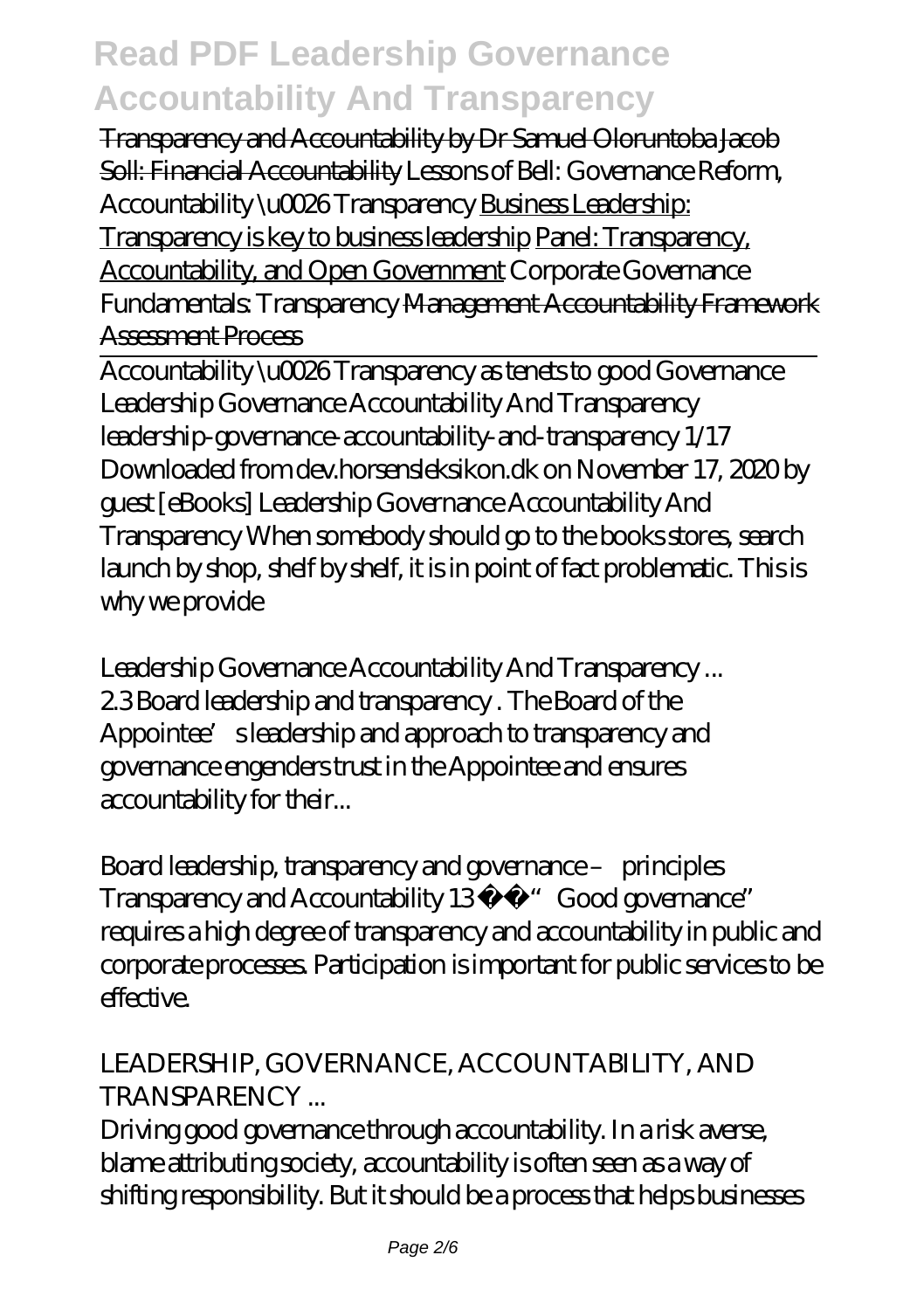manage risks, protect existing value and enable further value-creation. A company's board is publicly accountable for its successes and challenges.

Driving good governance through accountability | Grant ... In leadership roles, accountability is the acknowledgment and postulation of responsibility for actions, products, decisions, and policies including the administration, governance, and implementation within the scope of the role or employment position and encompassing the obligation to report, explain and be answerable for resulting consequences (Williams, 2006).

Accountability and Ethical Governance, Transparency Ethics ... The three pillars of corporate governance are: transparency, accountability, and security. All three are critical in successfully running a company and forming solid professional relationships among its stakeholders which include board directors, managers, employees, and most importantly, shareholders.

The Three Pillars of Corporate Governance | Azeus Convene We have a duty to be open, transparent and accountable for our performance and our use of public money and have rigorous governance and oversight procedures. Accountability and governance We are an...

Governance and transparency - National Crime Agency Taking government as one of the actors in governance, accountability ensures actions and decisions taken by public officials are subject to oversight so as to guarantee that government initiatives meet their stated objectives and respond to the needs of the community they are meant to be benefiting, thereby contributing to better governance and poverty reduction.

Qualities of Effective Leadership and Its impact on Good ... Page 3/6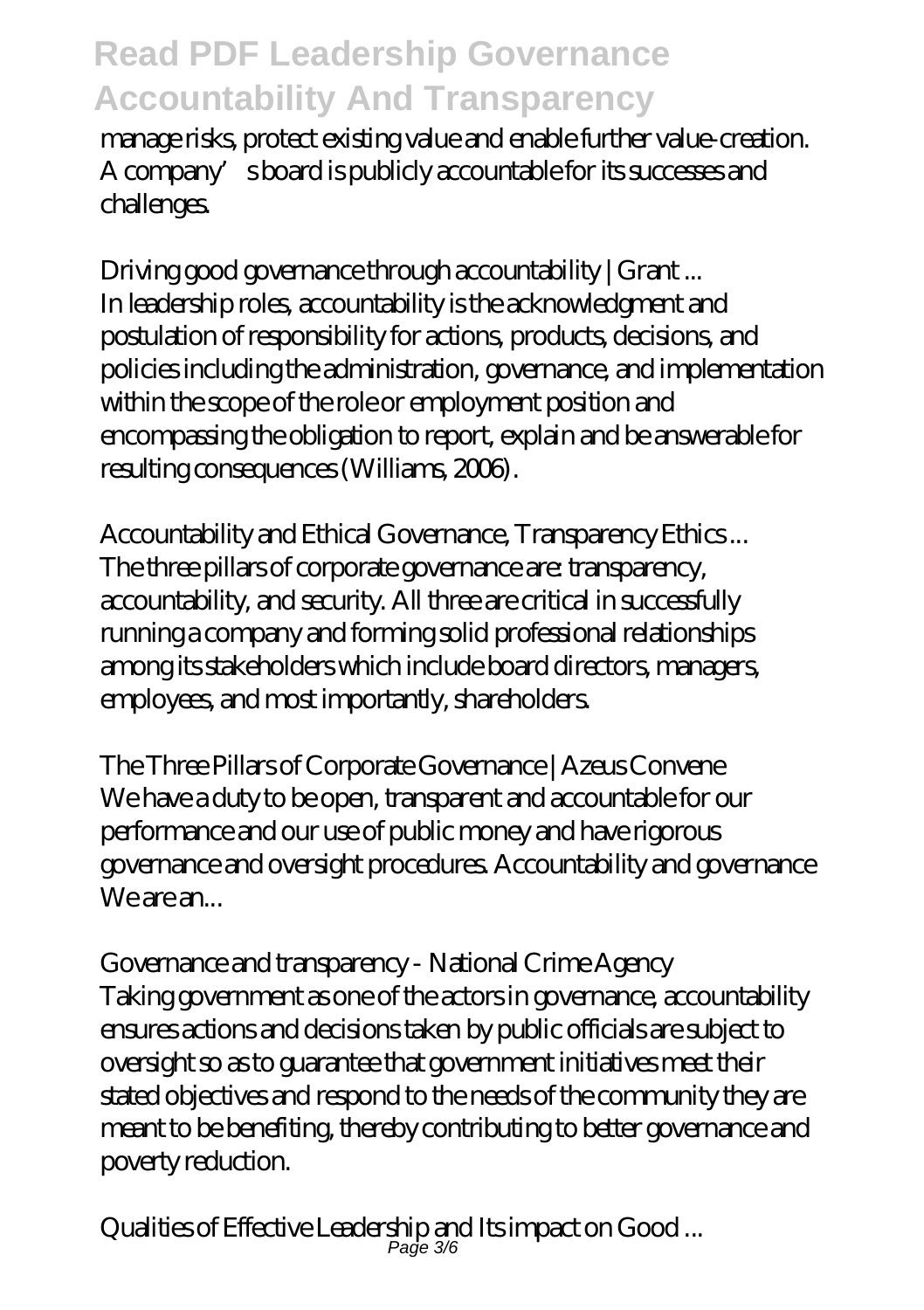When looking specifically at corporate governance, there are two major topics that need to be discussed, namely accountability and transparency. The concept of corporate governance is concerned with the separation of powers between the company's board of directors and its stakeholders (mainly the interests of its shareholders). Corporate governance entails a system of checks and balances and is intended to prohibit directors from promoting the short-term interests of shareholders by ...

The importance of transparency and accountability as per ... Transparency and Accountability policy This policy sets out how we will voluntarily publish information relating to our structure and operations, to enhance transparency and enable our stakeholders to evaluate the organisation's performance in delivering services to people in crisis. The policy also

Transparency and Accountability policy

Accountable Governance. Access to Justice; Citizen Participation; Protecting Human Rights; Transparency & Accountability; Civil Society Strengthening. Advocacy; Inclusive Leadership Development; Organizational Development; Resiliency in Transitions; Peace & Conflict. Engaging Narratives for Peace; Environmental Conflict; Peacebuilding; Social ...

Accountable Governance | Partners Global

Transparency – We relate with the people we serve and with each other in an honest, open, authentic and genuine manner; Accountability – We take responsibility for our actions and carry them out in accordance with God-honoring ethical principles; Excellence – We commit to do good work that honors God and meets the expectation of the people we serve

Christian Council for Transparency and Accountability ... Better Board leadership, transparency and governance We are Page 4/6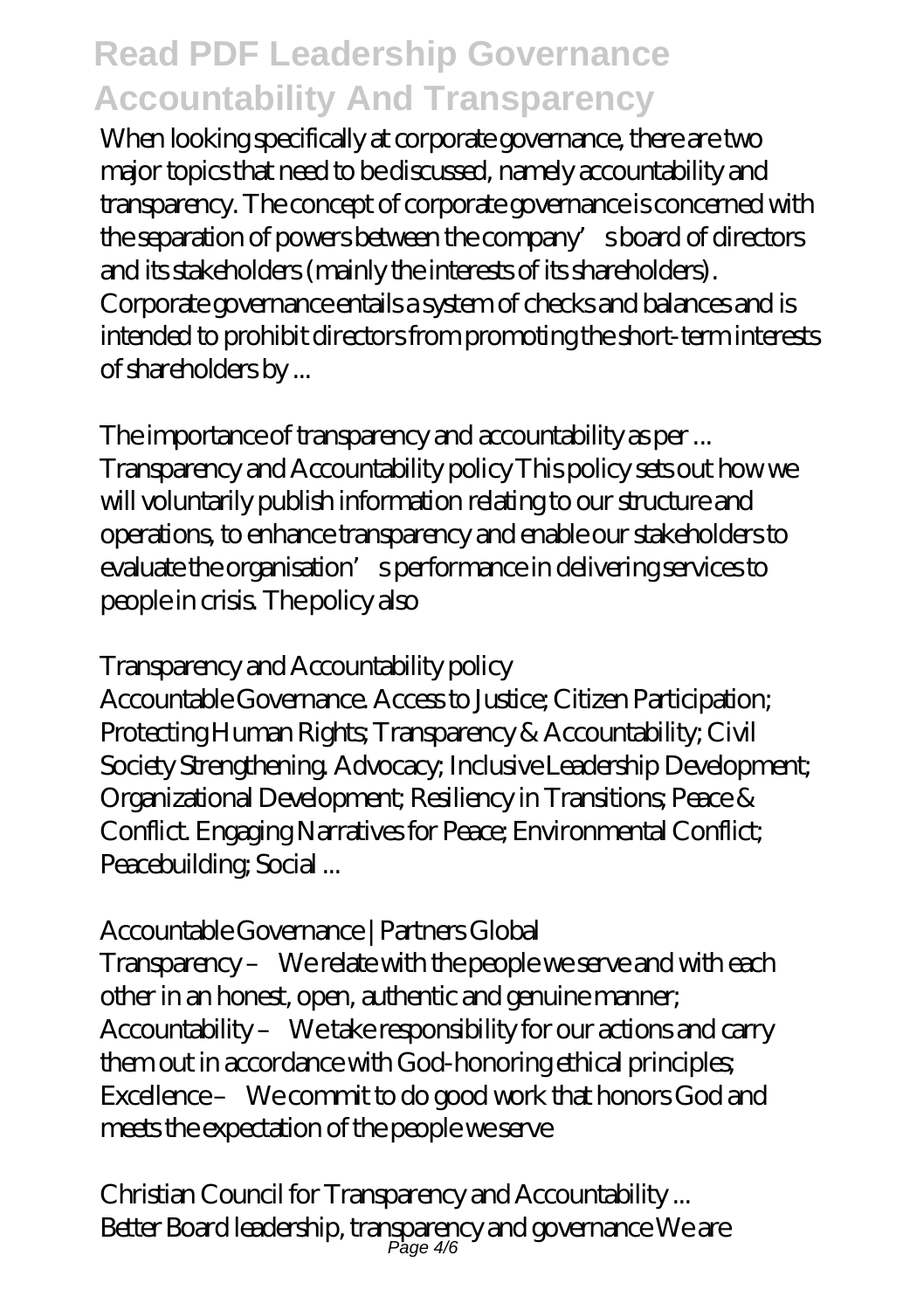changing the way in which we regulate. By doing this, we are seeking to change the culture of the water sector and to facilitate...

Principles for Board leadership, transparency and governance GUM remain committed to its pledge of massive job creation, tourism development, accountable and transparent governance to drastically reduce the endemic poverty and joblessness, while improving...

GUM pledges jobs, accountability and transparent governance Accountability, transparency, participation, and inclusion represent vital embodiments of the opening to politics that occurred in development work in the 1990s. They bridge three distinct practitioner communities that emerged from this new direction—those focusing on governance, on democracy, and on human rights. But consensus remains elusive.

Accountability, Transparency, Participation, and Inclusion ... Good governance involves far more than the power of the state or the strength of political will. The rule of law, transparency, and accountability are not merely technical questions of administrative procedure or institutional design.

Good Governance: Rule of Law, Transparency and Accountability Improving the governance structures will facilitate transparency and ensure the accountability of public bodies in their delivery of city deal projects. The Scottish City Region and Growth Deal Delivery Board was set up in 2016 to offer the kind of scrutiny we all would like to see.

Scottish City deals: governance, transparency and ...

Transparency and accountability are the bedrock of good governance," said Shola Olapade, a leadership and government consultant who spoke first at the event. Reducing corruption and strengthening...